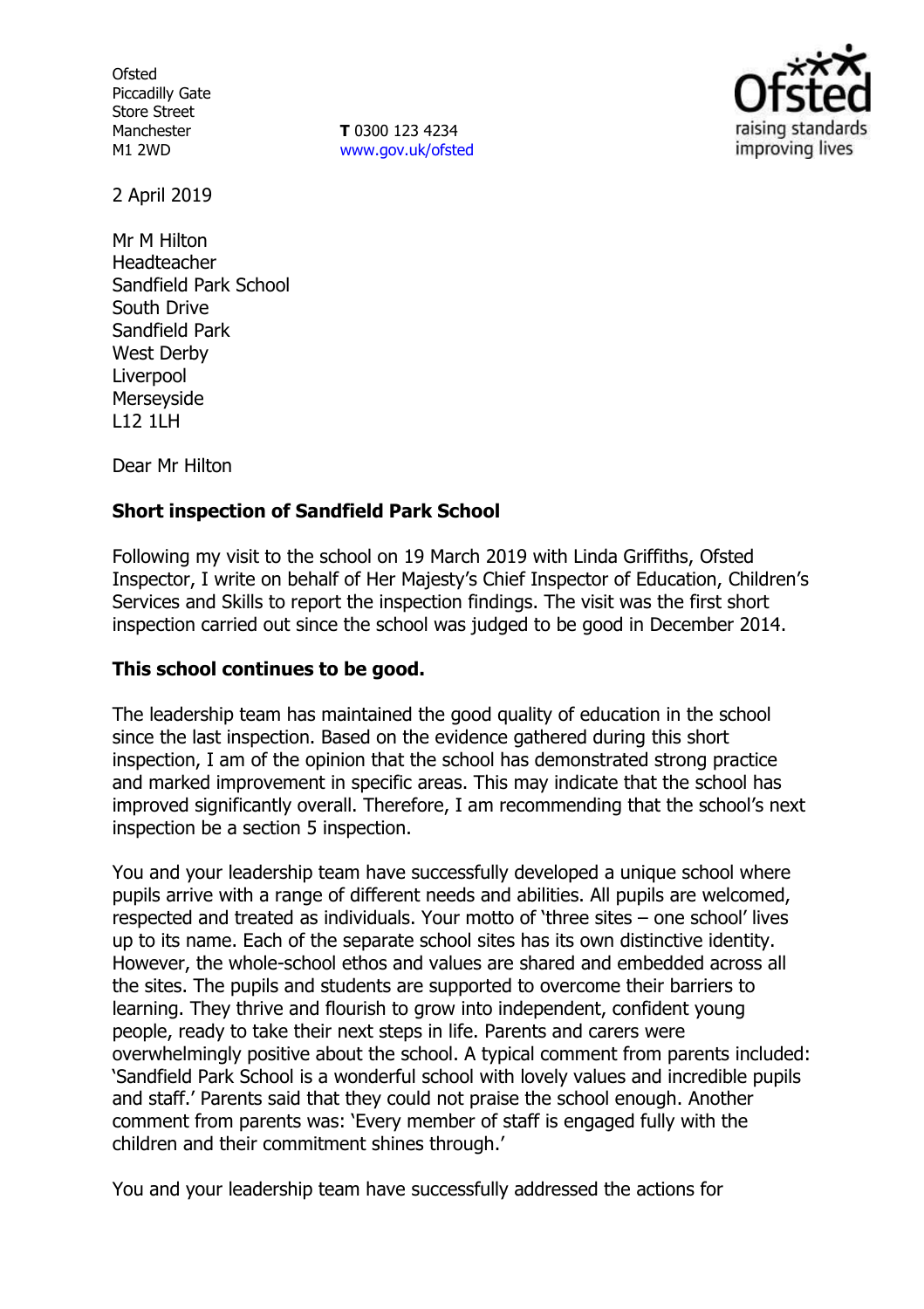

improvement identified at the last inspection. Work is now well matched to the needs and abilities of all groups of pupils. An impressive range of planned activities is working to engage pupils, who clearly enjoy their learning. Teachers are skilled in setting clear, precise targets for each pupil. At Sandfield Park, in a tennis lesson each pupil had a personalised target to support them in acquiring racquet and ball skills. In the Alder Centre for Education, pupils in Year 10 were immersed in poetry and working to analyse the writer's intent. In a Year 9 class, pupils were captivated with a book and enthusiastically predicting what would happen next. The detailed planning, skilled delivery and attention to individual needs is securing excellent teaching and learning over time. Consequently, pupils and students make strong progress.

Leaders have implemented an electronic communication system for pupils who are non-verbal. This is having a very strong, positive impact on their individual progress. Pupils are spontaneously initiating conversation and interaction with staff and their peers. Learning support assistants are skilled in supporting this communication model, while continuously encouraging pupils to be independent learners. For example, pupils were able to use the electronic devices to let the staff member know that they had finished the task. Pupils were then able to make an informed choice about the next activity. The new communication system has given non-verbal pupils and students a voice.

Leaders have also widened the curriculum for post-16 students to enable them to develop vocational, work and employability skills. The school has access to a community café owned by a trust. This provision is used specifically for students to gain work experience. They learn the skills to be able to prepare food, serve customers, handle money and keep the premises clean. Supported internships have been developed in partnership with the Department for Work and Pensions. This has created opportunities for students to gain beneficial work experience. They work in a reputable hotel chain as well as in the local maritime museum. Students' personal skills have developed during their work experience and supported internships. Students have grown in confidence and developed new skills in a 'real work' setting. This has been very successful for two students in particular, who have now secured paid employment. The students are very proud of their achievements. Typical comments from them included: 'I can do things independently' and 'School has helped me to get to the level where I can do the internship and feel safe.'

### **Safeguarding is effective.**

The safeguarding and welfare of pupils are given a high priority. Consequently, there is a strong culture of safeguarding in the school. The leadership team has ensured that all safeguarding arrangements are fit for purpose. The safeguarding leads have clear oversight of the different sites. They work seamlessly together to ensure that all pupils are safe. The lead teachers in the hospital provision work in collaboration with hospital professionals and the child and adolescent mental health services. This ensures that pupils are safe at all times.

Referrals to the local authority and other agencies are timely. Leaders are strong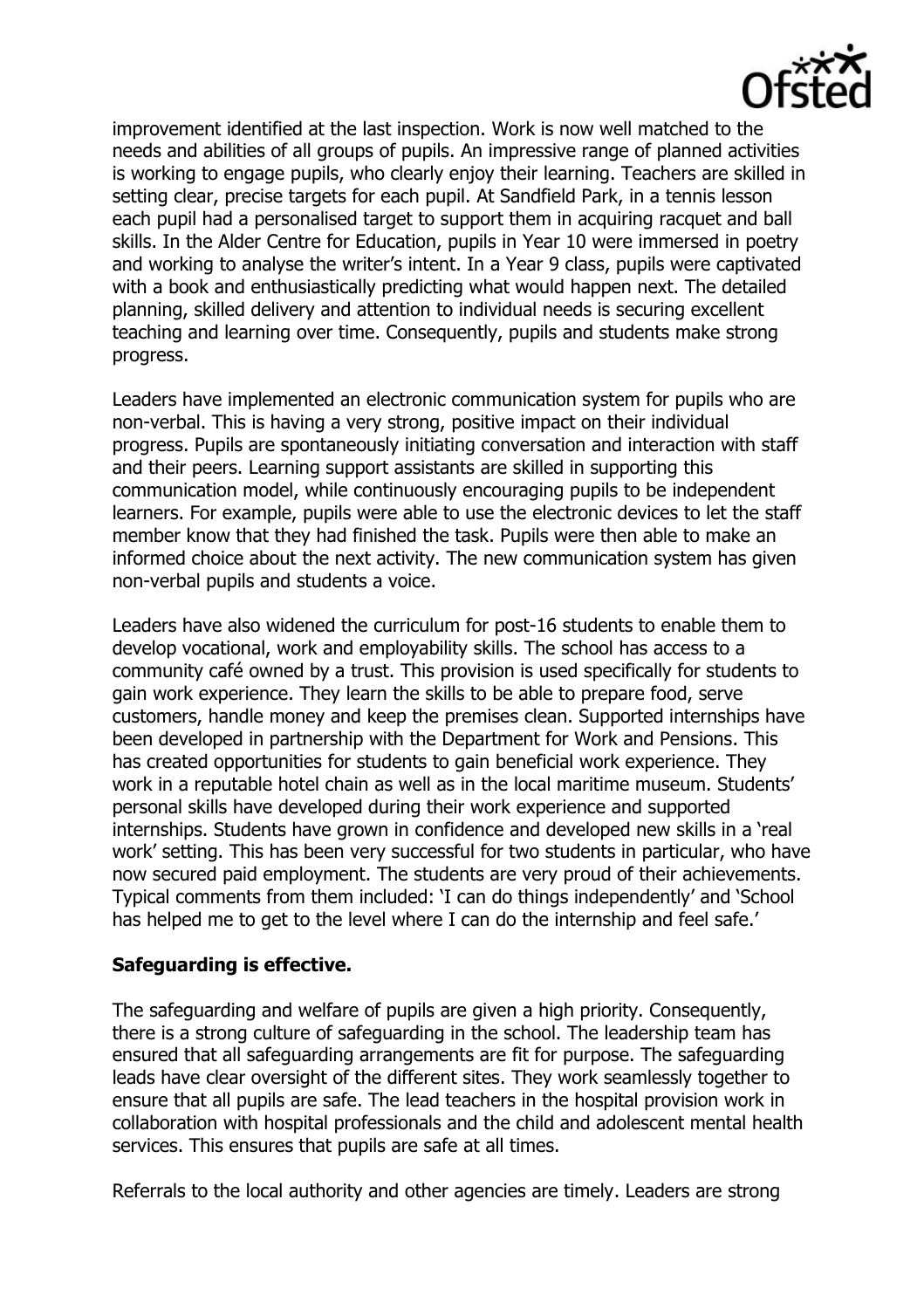

advocates for the children and their families. Leaders are determined and do not give up until they have secured effective support where it is needed.

Daily briefings, especially in the hospital provision, keep all staff up to date and informed about the welfare of the pupils. As a result, staff are quick to respond to the individual needs of every pupil, so that pupils feel safe, secure, understood and supported.

# **Inspection findings**

- One of the key lines of enquiry I explored with you was the school's curriculum and how it supports the particular needs of each cohort of pupils within the school. There is a different curriculum model for each sector of the school. Within Sandfield Park School, the focus is on communication, independence and work skills. In the Alder Centre for Education, pupils may have significant gaps in their education on entry. They are supported to re-engage in learning. The core subjects of English, mathematics and science are taught alongside other national curriculum subjects, including history, French and information and communication technology (ICT). In the hospital school, the aim is to provide a continuity of education through close liaison with pupils' mainstream schools. In the Dewi-Jones unit, the focus is on building relationships and using topics and interests to engage pupils in learning. The varied curriculums have been expertly designed to specifically meet the needs of the pupils and students within each separate sector of the school.
- I also looked at how teachers assess and monitor the progress of pupils across the school. Detailed assessments of pupils are done on entry to school. The education, health and care (EHC) plan is also used to allow teachers to set appropriate, yet challenging, targets. Pupils' progress is recorded by staff and regularly monitored by middle and senior leaders. Leaders have an accurate picture of the progress of pupils. They are quick to intervene to support any pupils whose progress is dipping. The school's own assessment system shows that gaps between the progress of disadvantaged pupils and other pupils in the school have closed. Due to their sustained and strong progress, pupils and students are leaving school with outcomes that are enabling them to move successfully onto the next stage of education. Leaders have recently introduced a method of recording progress using technology for pupils with special educational needs and/or disabilities (SEND). Staff are now able to record progress using a picture or video that can be shared with parents. Parents are able to see the personal, academic, social and physical progress of their children. This system is still in the early stages of development.
- My final line of enquiry looked at the behaviour and safety of pupils in school and whether this has continued to be a strength. Pupils who spoke with inspectors were very positive about the school. They were particularly keen to talk about how safe they felt in school. Pupils explained that despite them all having different needs and different reasons for attending the school, they all accepted and respected each other. Incidents of bullying are rare because staff intervene quickly to support pupils to understand each other's differences. Pupils know who to turn to. They have strong relationships with the adults in school. This helps